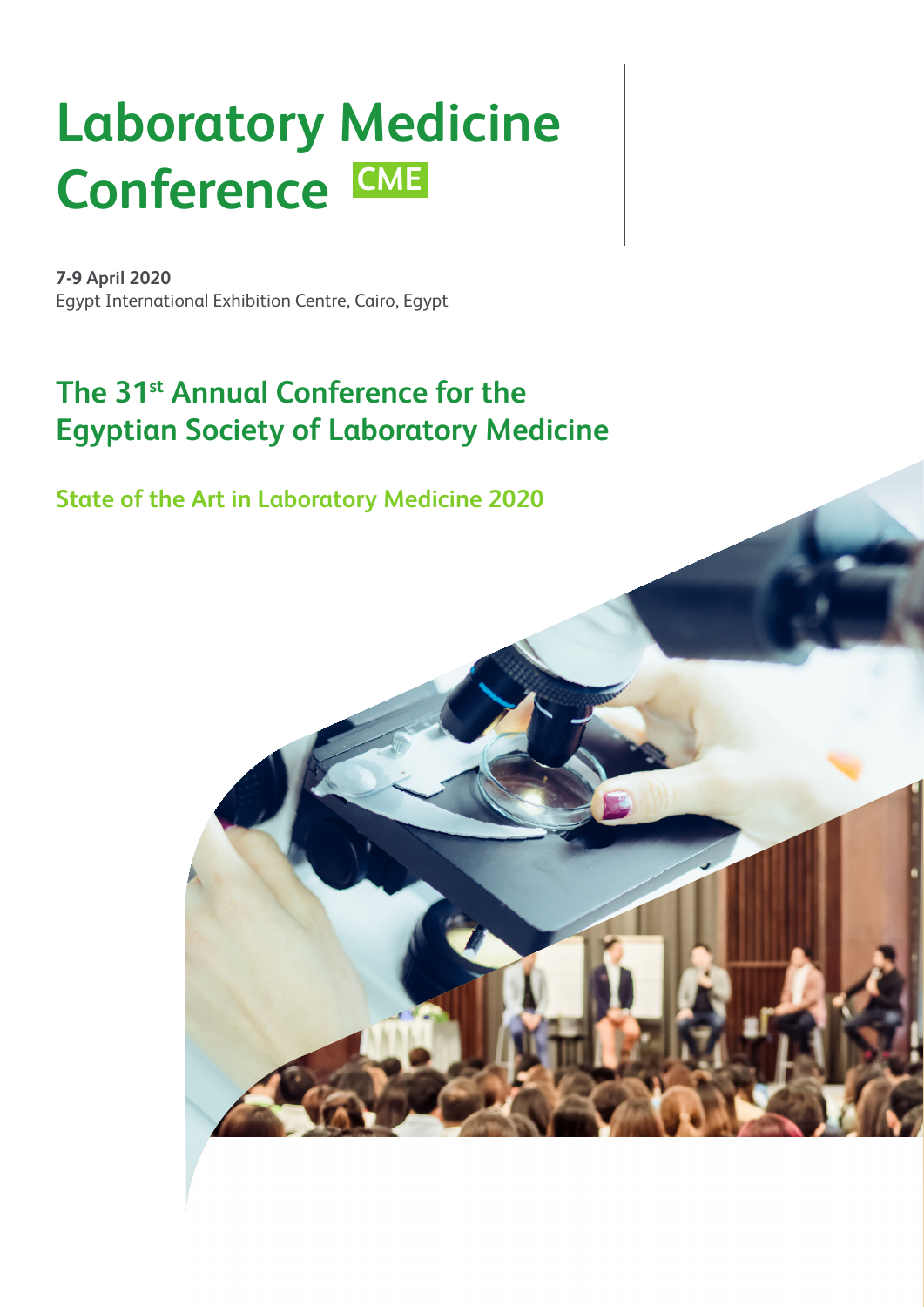

7-9 April 2020 | Egypt International Exhibition Center (EIEC), Cairo

**CME accredited**

# **Day one | Monday, 07 April 2020**

## **09:15 Opening remarks**

*Chairpersons:*

**Professor Gihan Kamal Ali,** Professor of Clinical Pathology, Ain Shams University, Conference President, ESLM, Cairo, Egypt

**Professor Laila Abou Elmagd,** Professor of Clinical Pathology, Ain Shams University, Vice- President, ESLM, Cairo, Egypt

**Professor Sohier Hilal,** Professor of Clinical Pathology, Cairo University, President, ESLM, Cairo, Egypt **Professor Yasser Zaitoun,** Professor of Clinical Pathology, Secretary General, ESLM, Cairo, Egypt

Welcome words:

**Dr Sohier Hilal,** Professor of Clinical Pathology, Cairo University, President, ESLM, Cairo, Egypt **Dr Gihan Kamal Ali,** Professor of Clinical Pathology**, Ain Shams University, Conference President, ESLM, Cairo, Egypt**

## **Plenary session**

#### *Chairpersons:*

**Dr Dalia Helmy Farag,** Professor of Clinical Pathology, Faculty of Medicine, **Ain Shams University, Cairo, Egypt**

**Professor Mohamed Amin Mekawy,** Professor of Clinical Pathology, Faculty of Medicine, **Ain Shams University, Cairo, Egypt**

**Dr Walaa Gad,** Professor of Clinical and Chemical Pathology**,** Faculty of Medicine, **Cairo University, Cairo, Egypt**

- **10:00 Diagnostic challenges of lymphoma in bone marrow specimen Professor Ali Gabali,** Assistant Professor, Director of Haematopathology Division, **Wayne University, Detroit, Michigan, USA 10:20 A personal and population based Egyptian genome reference Professor Saleh Ibrahim,** Director of Genetics Division at the Institute of Experimental Dermatology, **University of Lubeck, Lubeck, Germany**
- **10:40 When the lab decodes two centuries of clinical mystery: A 15-year journey in search for follicular dendritic cell-targeted therapeutic in rheumatoid arthritis Professor Mohey Eldin El Shikh,** Senior Lecturer of Experimental Medicine and Rheumatology, **John Vane Science Centre, London, UK**

# **11:00 Antimicrobial Stewardship Program: A Cornerstone in Fighting AMR Professor Mona Wassef,** Professor of Clinical and Chemical Pathology, Faculty of Medicine, **Cairo University, Cairo, Egypt**

#### **11:20 Coffee break**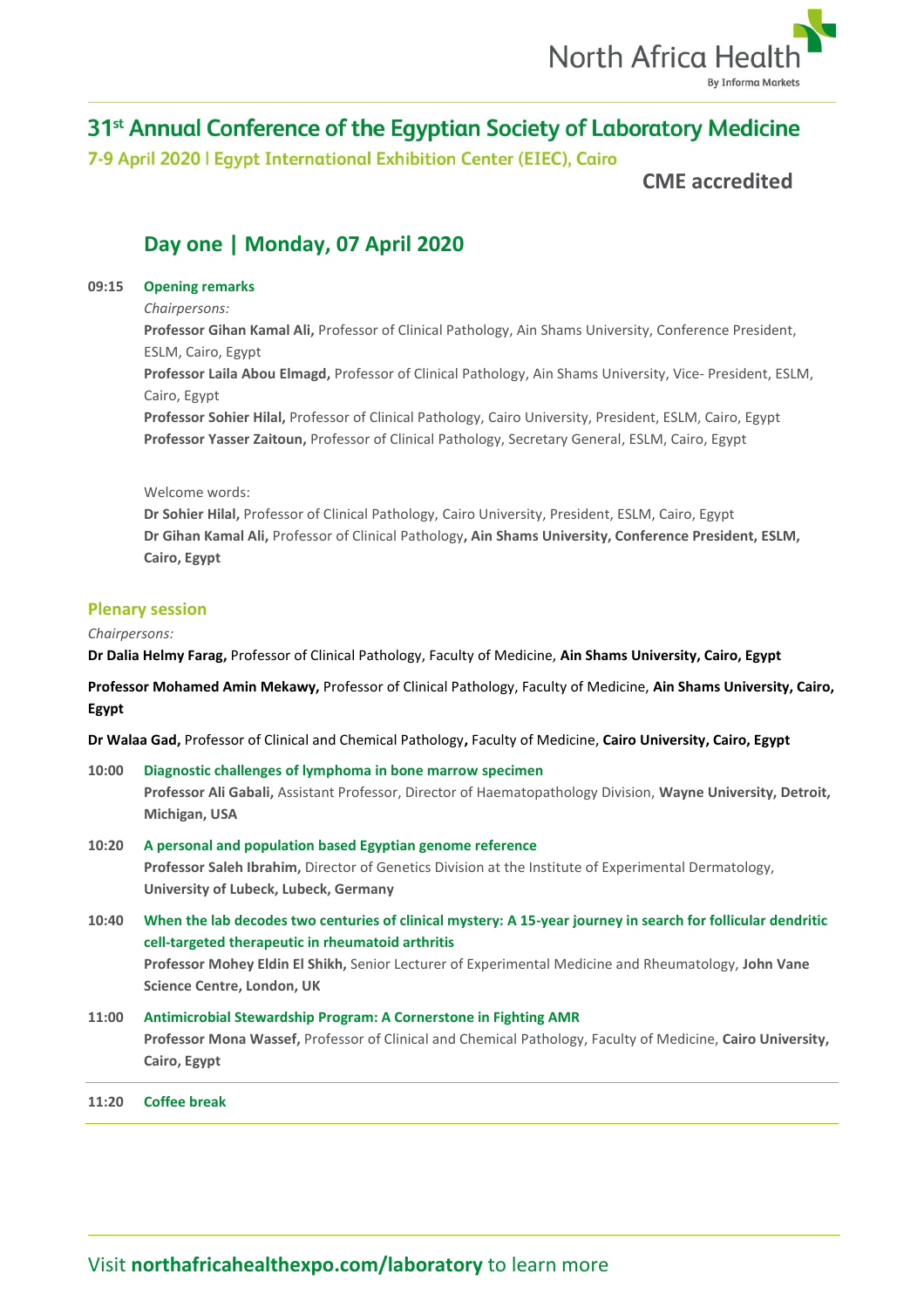

7-9 April 2020 | Egypt International Exhibition Center (EIEC), Cairo

# **CME accredited**

|       | <b>Hall A</b>                                                                                                                                                                                                                                                                                                                                                                                        | <b>Hall B</b>                                                                                                                                                                                                                                                                                                                                                                                        |
|-------|------------------------------------------------------------------------------------------------------------------------------------------------------------------------------------------------------------------------------------------------------------------------------------------------------------------------------------------------------------------------------------------------------|------------------------------------------------------------------------------------------------------------------------------------------------------------------------------------------------------------------------------------------------------------------------------------------------------------------------------------------------------------------------------------------------------|
|       | <b>Chemical challenges in chemical and</b><br>molecular pathology                                                                                                                                                                                                                                                                                                                                    | Haematology: Haematological malignancies: up<br>to date                                                                                                                                                                                                                                                                                                                                              |
|       | Chairpersons:<br>Professor Arig Seif, Professor of Clinical<br>Pathology, Faculty of Medicine, Ain Shams<br>University, Cairo, Egypt<br>Professor Nahla El Attar, Professor of Clinical<br>Pathology, Faculty of Medicine, Zagazig<br>University, Zagazig, Egypt<br>Professor Fatma ElMougy, Professor of<br>Clinical and Chemical Pathology, Faculty of<br>Medicine, Cairo University, Cairo, Egypt | Chairpersons:<br>Professor Amal Zeidan, Professor of Clinical Pathology,<br>Faculty of Medicine, Zagazig University, Zagazig, Egypt<br>Professor Hala Farawela, Professor of Clinical and<br>Chemical Pathology, Faculty of Medicine, Cairo<br>University, Cairo, Egypt<br>Professor Ibrahim Youssef, Professor of Clinical<br>Pathology, Faculty of Medicine, Ain Shams University,<br>Cairo, Egypt |
| 12:00 | 1000 Egypt genome project: the path to<br>achievement<br>Professor Perihan Hamdy, Professor of<br>Clinical Pathology, Faculty of Medicine, Ain<br>Shams University, Cairo, Egypt                                                                                                                                                                                                                     | Hunting for MRD: the quest for ultra-sensitive<br>detection of residual leukemia<br>Professor Jadee Neff, Assistant Professor of Pathology,<br>Duke University Medical Center, Durham, North<br>Carolina, USA                                                                                                                                                                                        |
| 12:20 | <b>Challenges and consideration in sequence</b><br>variant interpretation<br>Professor Sahar Abd Elatty Sharaf, Professor<br>of Clinical and Chemical Pathology, Faculty of<br>Medicine, Cairo University, Cairo, Egypt                                                                                                                                                                              | Flow cytometric detection of minimal residual disease<br>in multiple myeloma<br>Professor Paul Wallace, Professor of Oncology,<br>Director, Department of Flow & Image Cytometry,<br>Roswell Park Cancer Institute, Buffalo, New York, USA                                                                                                                                                           |
| 12:40 | Cell-free fetal DNA (CFFDNA) as a non-<br>invasive prenatal screening test (NIPT)<br>Dr Rasha Ahmed, Assistant Lecturer of<br>Clinical Pathology, Faculty of Medicine, Ain<br>Shams University, Cairo, Egypt                                                                                                                                                                                         | Myelodysplastic syndrome is more than a<br>morphological diagnosis<br>Professor Ali Gabali, Assistant Professor, Director of<br>Haematopathology Division, Wayne University, Detroit,<br>Michigan, USA                                                                                                                                                                                               |
| 13:00 | <b>Recent guidelines on management of blood</b><br>cholesterol<br>Dr Somia Badway, Assistant Professor of<br>Clinical Pathology, Faculty of Medicine, Ain<br>Shams University, Cairo, Egypt                                                                                                                                                                                                          | <b>Cytogenomic analysis in haematological neoplasms</b><br>Professor Dina Adel, Professor of Clinical Pathology,<br>Faculty of Medicine, Ain Shams University, Cairo, Egypt                                                                                                                                                                                                                          |
| 13:20 | Q&A                                                                                                                                                                                                                                                                                                                                                                                                  | Q&A                                                                                                                                                                                                                                                                                                                                                                                                  |

**13:30 Break**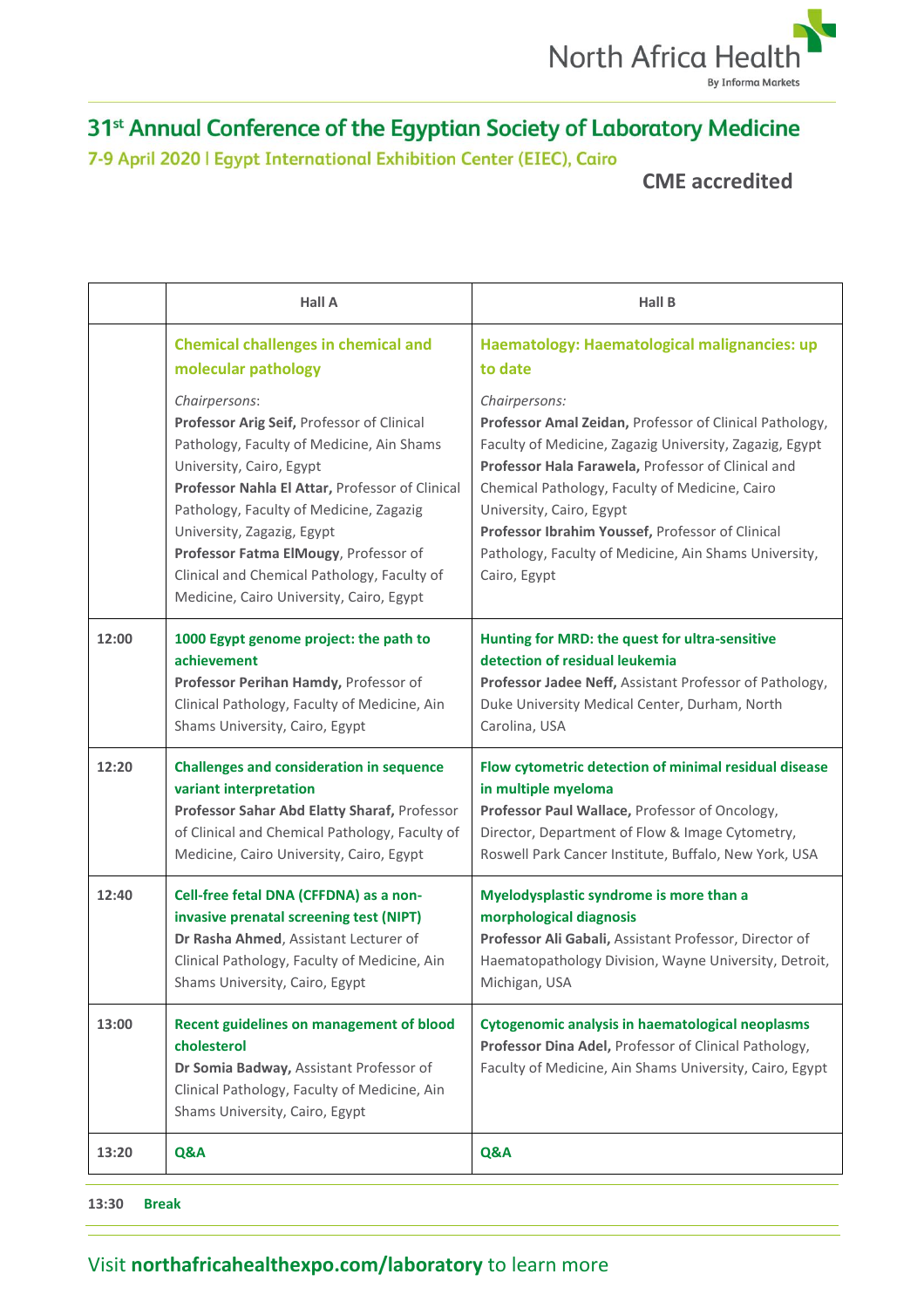

7-9 April 2020 | Egypt International Exhibition Center (EIEC), Cairo

# **CME accredited**

|       | <b>Hall A</b>                                                                                                                                                                                                                                                                                                                                                                                                                                                                                           | <b>Hall B</b>                                                                                                                                                                                                                                                                                                                                                                                                                                   |
|-------|---------------------------------------------------------------------------------------------------------------------------------------------------------------------------------------------------------------------------------------------------------------------------------------------------------------------------------------------------------------------------------------------------------------------------------------------------------------------------------------------------------|-------------------------------------------------------------------------------------------------------------------------------------------------------------------------------------------------------------------------------------------------------------------------------------------------------------------------------------------------------------------------------------------------------------------------------------------------|
|       | <b>Microbiology: recent advances and</b><br>ongoing challenges in the diagnosis of<br>microbial infections<br>Chairpersons:<br>Professor Afaf Elbanna, Professor of Clinical<br>Pathology, Faculty of Medicine, Cairo<br>University, Cairo, Egypt<br>Professor Malaka Zakaria, Professor of<br>Clinical Pathology, Faculty of Medicine, Ain<br>Shams University, Cairo, Egypt<br>Professor Nagwa Shawki, Professor of<br>Clinical Pathology, Faculty of Medicine,<br>Zagazig University, Zagazig, Egypt | Immunology: new insights in immunological<br>behaviour I<br>Chairpersons:<br>Professor Inas Raafat, Professor of Clinical Pathology,<br>Faculty of Medicine, Cairo University, Cairo, Egypt<br>Professor Mona Wagdy, Professor of Clinical Pathology,<br>Faculty of Medicine, Alexandria University, Alexandria,<br>Egypt<br>Professor Noha Shaheen, Professor of Clinical<br>Pathology, Faculty of Medicine, Cairo University, Cairo,<br>Egypt |
| 13:45 | Antimicrobial stewardship and impact of<br>rapid diagnostics on patient pathways<br>Dr Amin Belal, Regional Manager, EMEA,<br><b>GenMark Diagnostics</b>                                                                                                                                                                                                                                                                                                                                                | Study of myeloid derived suppressor cells in lupus<br>associated renal diseases<br>Professor Mervat El Ansary, Professor of Clinical and<br>Chemical Pathology, Faculty of Medicine, Cairo<br>University, Cairo, Egypt                                                                                                                                                                                                                          |
| 14:05 | 24/7 microbiology lab: challenges for cost<br>efficient implementation<br>Professor Hala Hafez, Professor of Clinical<br>Pathology, Faculty of Medicine, Ain Shams<br>University, Cairo, Egypt                                                                                                                                                                                                                                                                                                          | Cancer immunotherapy: new insights and<br>opportunities<br>Professor Tagrid Gaafar, Professor of Clinical and<br>Chemical Pathology, Faculty of Medicine, Cairo<br>University, Cairo, Egypt                                                                                                                                                                                                                                                     |
| 14:25 | Don't send for culture!<br>Dr Doaa Ghaith, Assistant Professor of<br>Clinical Pathology, Faculty of Medicine, Cairo<br>University, Cairo, Egypt                                                                                                                                                                                                                                                                                                                                                         | Development of home-made peptidyl arginine<br>deiminase ELISA assay<br>Professor Mohey Eldin El Shikh, Senior Lecturer of<br>Experimental Medicine and Rheumatology, John Vane<br>Science Centre, London, UK                                                                                                                                                                                                                                    |
| 14:45 | <b>Challenges in the Diagnosis of Life-</b><br><b>Threatening Infection</b><br>Dr Dalia Hosni, Assistant Professor of Clinical<br>Pathology, Faculty of Medicine, Ain Shams<br>University, Cairo, Egypt                                                                                                                                                                                                                                                                                                 | <b>MDSC as a Predictive Marker in Immune Checkpoint</b><br><b>Inhibition for Cancer Therapy</b><br>Dr Hend Tamim, Lecturer Clinical and Chemical<br>Pathology, Faculty of Medicine, Cairo University, Cairo,<br>Egypt                                                                                                                                                                                                                           |
| 15:05 | Q&A                                                                                                                                                                                                                                                                                                                                                                                                                                                                                                     | Q&A                                                                                                                                                                                                                                                                                                                                                                                                                                             |

**15:15 Close of day one – lunch break and visit exhibition**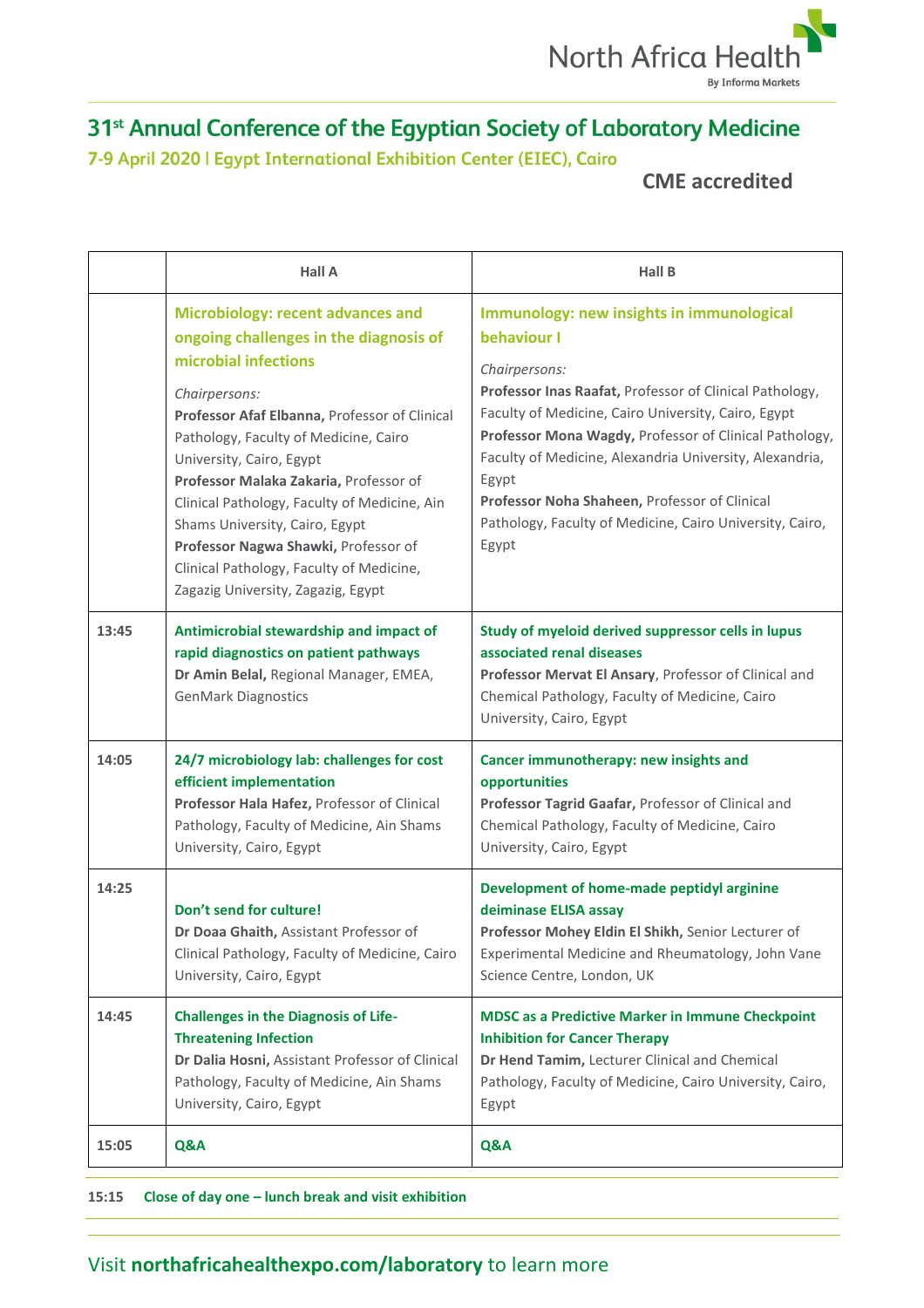

7-9 April 2020 | Egypt International Exhibition Center (EIEC), Cairo

**CME accredited**

# **Pathology sessions**

## **Session 1**

#### *Chairpersons:*

**Professor Samira Salem,** Professor of Pathology, Kasr ElAini, Cairo, Egypt **Professor Nadia Galal,** Professor of Pathology, Ain Shams University, Cairo, Egypt **Professor Saad Eissa,** Professor of Pathology, NCI, Cairo, Egypt **Professor Amina Gamal Eldin,** Professor of Pathology, National Research Centre, Cairo, Egypt

- **10:30 Daily approach to lung biopsies Professor Joaquim Majo-Masferrer,** Cellular Pathology, Newcastle Laboratories, Newcastle upon Tyne Hospitals, Newcastle, UK
- **11:30 Molecular testing of solid tumours Professor Saad Eissa,** Professor of Pathology, NCI, Cairo, Egypt
- **12:00 EUS FNA cytology with emphasis on pancreatic lesions Professor Ahmed ElHabashy,** NCI, Cairo University, Cairo, Egypt
- **12:30 Discussion**
- **12:45 Coffee break and visit exhibition**

## **Session 2**

*Chairpersons:*

**Professor Magda Murad,** Professor of Pathology, NCI, Cairo, Egypt **Professor Osama Labib,** Professor of Pathology, Zagazig University, Zagazig, Egypt **Professor Makram Hamam,** Professor of Pathology, Suez Canal University, Suez Canal, Egypt **Professor Faten Wagdy,** Professor of Pathology, Ain Shams University, Cairo, Egypt

- **13:30 Overview of renal cell carcinoma through the nephron Professor Joaquim Majo-Masferrer,** Cellular Pathology, Newcastle Laboratories, Newcastle upon Tyne Hospitals, Newcastle, UK **14:30 Overview of lung transplantation Professor Iman Hewedi,** Ain Shams University, Cairo, Egypt **15:00 Remarks on WHO classification of bladder cancer Professor Rehab Samaka,** Shebin Elkom Monofeya University **15:30 Update on prostate cancer Professor Mohamed Sherif,** Tanta University **16:00 Discussion and closing remarks**
- 
- **16:10 Close of track three – lunch and visit exhibition**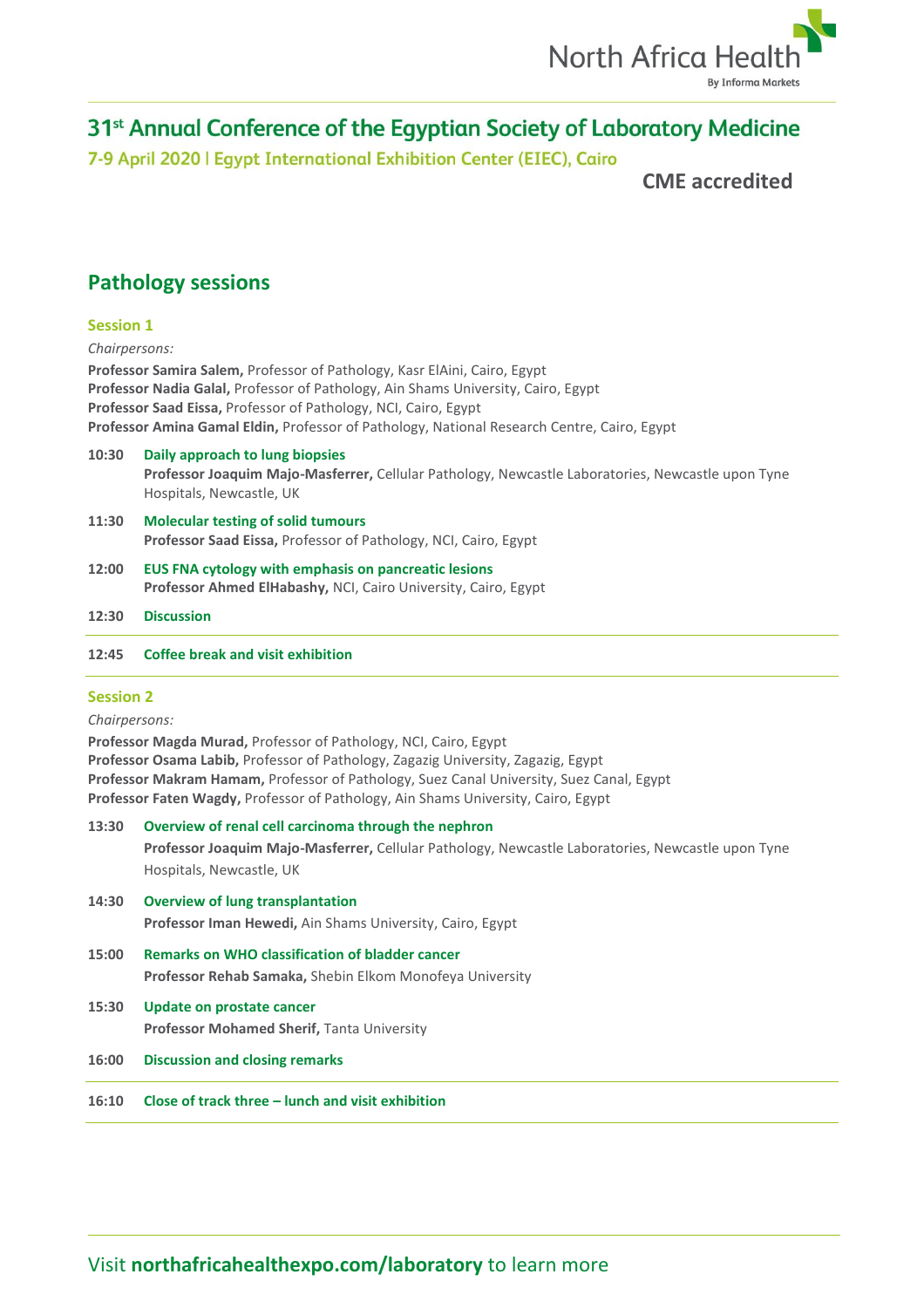

7-9 April 2020 | Egypt International Exhibition Center (EIEC), Cairo

**CME accredited**

# **Day two | Wednesday, 8 April 2020**

|       | <b>Hall A</b>                                                                                                                                                                                                                                                                                                                                                                              | <b>Hall B</b>                                                                                                                                                                                                                                                                                                                                                                                       |
|-------|--------------------------------------------------------------------------------------------------------------------------------------------------------------------------------------------------------------------------------------------------------------------------------------------------------------------------------------------------------------------------------------------|-----------------------------------------------------------------------------------------------------------------------------------------------------------------------------------------------------------------------------------------------------------------------------------------------------------------------------------------------------------------------------------------------------|
|       | <b>Immunology - New insights in</b><br>immunological behaviour II                                                                                                                                                                                                                                                                                                                          | Microbiology - Healthcare-associated infections:<br>new initiatives and continuing challenges                                                                                                                                                                                                                                                                                                       |
|       | Chairpersons:<br>Professor Abeer Shehab, Professor of Clinical<br>Pathology, Faculty of Medicine, Ain Shams<br>University, Cairo, Egypt<br>Professor Salwa Bakr, Professor of Clinical<br>Pathology, Faculty of Medicine, Ain Shams<br>University, Cairo, Egypt<br>Professor Shahira Fathy, Professor of Clinical<br>Pathology, Faculty of Medicine, Ain Shams<br>University, Cairo, Egypt | Chairpersons:<br>Professor Amani Elkholy, Professor of Clinical<br>Pathology, Faculty of Medicine, Cairo University, Cairo,<br>Egypt<br>Professor Ghada Ismail, Professor of Clinical<br>Pathology, Faculty of Medicine, Ain Shams University,<br>Cairo, Egypt<br>Professor Maissa Elsaid Zaki, Professor of Clinical<br>Pathology, Faculty of Medicine, El Mansoura<br>University, Mansoura, Egypt |
| 10:00 | Platelets growth factors in support of cell<br><b>cultures</b><br>Professor Hossam Fahmy, Professor of<br>Clinical Pathology, Faculty of Medicine, Ain<br>Shams University, Cairo, Egypt                                                                                                                                                                                                   | <b>Pitfalls of biosafety and biosecurity</b><br>Professor Amani Abo Elanin, Professor of Clinical<br>Pathology, Tanta University, Tanta, Egypt                                                                                                                                                                                                                                                      |
| 10:20 | <b>Effect of conditioned and co-culture media</b><br>from the umbilical cord mesenchymal stem<br>cells on hepatoma cell line (Huh7)<br>Professor Hanaa Amer, Professor of Clinical<br>Pathology, Faculty of Medicine, Ain Shams<br>University, Cairo, Egypt                                                                                                                                | <b>Customization of conflicts in infection control</b><br>practice<br>Professor Mona Mohiedden, Professor of Clinical<br>Pathology, Faculty of Medicine, Cairo University, Cairo,<br>Egypt                                                                                                                                                                                                          |
| 10:40 | Procollagen III amino terminal propeptide<br>(PIIINP): A marker of MTX induced liver<br>fibrosis in rheumatoid arthritis patients<br>Dr Neama M Lotfy, Assistant Professor of<br>Clinical Pathology, Faculty of Medicine, Ain<br>Shams University, Cairo, Egypt                                                                                                                            | What is beyond active surveillance culture?<br>Professor Shereen Elmasry, Professor of Clinical<br>Pathology, Faculty of Medicine, Ain Shams University,<br>Cairo, Egypt                                                                                                                                                                                                                            |
| 11:00 | Lactoferrin versus ferrous sulphate in<br>management of iron deficiency anemia<br>among female medical Ain Shams University<br>students<br>Dr Noha Hegazy, Clinical Nutrition Specialist,<br>Ain Shams University, Cairo, Egypt                                                                                                                                                            | Inducing behavioral changes as a strategy for<br>improving hospital infection prevention and control<br>Professor Sally Saber, Professor of Clinical Pathology,<br>Faculty of Medicine, Ain Shams University, Cairo, Egypt                                                                                                                                                                          |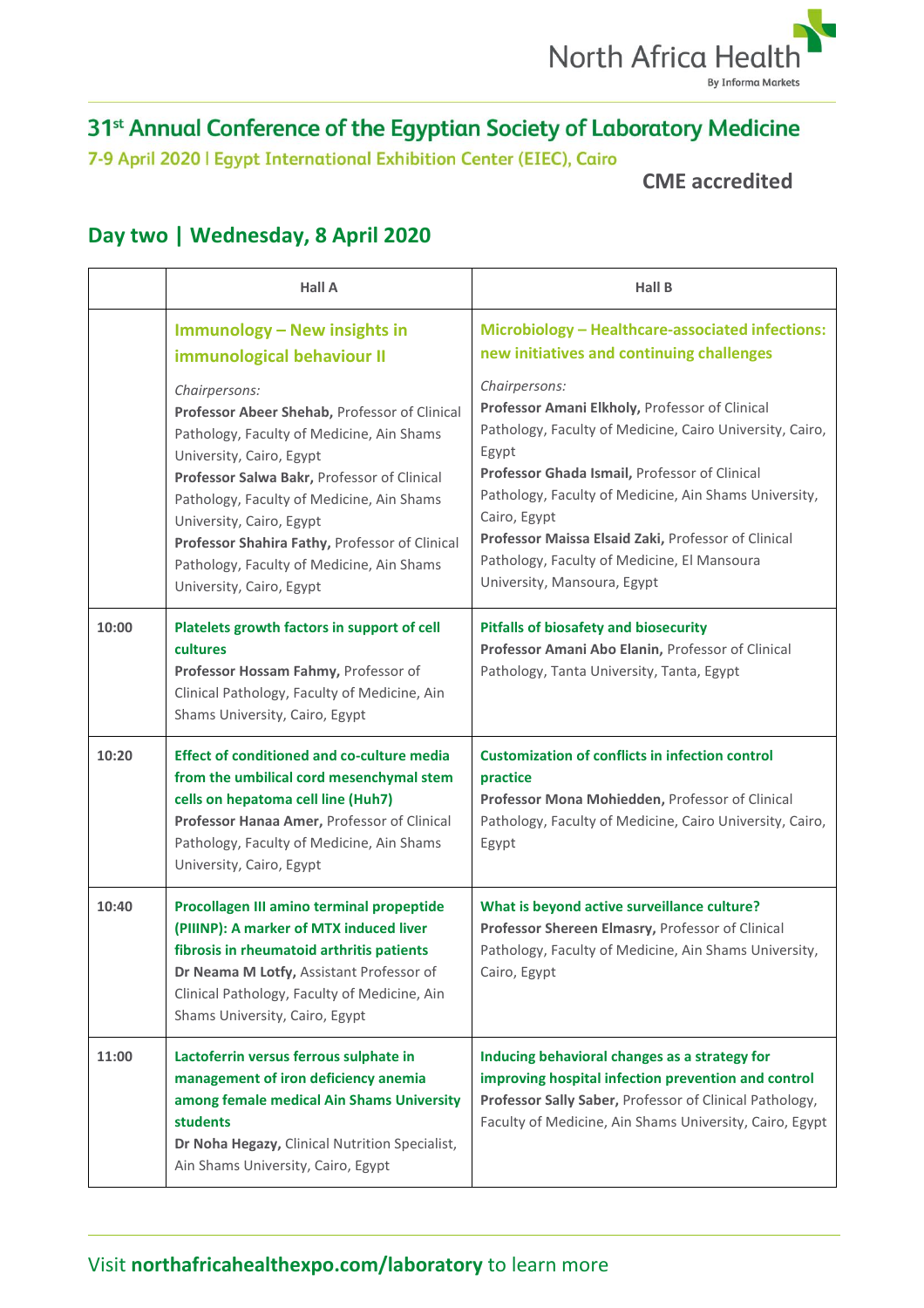

7-9 April 2020 | Egypt International Exhibition Center (EIEC), Cairo

**CME accredited**

## **11:40 Coffee break and visit exhibition**

## **Alexandria session: laboratory aspect of precision medicine**

*Chairpersons:*

**Professor Magdy El Bordeny**, Professor of Clinical Pathology, Faculty of Medicine, Alexandria University, Alexandria, Egypt

**Professor Ola Sharaki**, Professor of Clinical Pathology, Faculty of Medicine, Alexandria University, Alexandria, Egypt Professor Rasha Mamdouh, Professor of Clinical Pathology, Faculty of Medicine, Alexandria University, Alexandria, Egypt

## **12:10 Precision medicine in haematological malignancies**

**Dr Reeham Abdel Halim,** Assistant Professor of Clinical Pathology, Faculty of Medicine, Alexandria University, Alexandria, Egypt

## **12:30 Next generation sequencing as a tool for cancer precision medicine**

**Dr Marwa Hanafy,** Assistant Professor of Clinical Pathology, Faculty of Medicine, Alexandria University, Alexandria, Egypt

# **12:50 Proteomics and systems biology: towards the future of precision medicine**

**Professor Pacint Moez,** Professor of Clinical Pathology, Faculty of Medicine, Alexandria University, Alexandria, Egypt

## **13:10 Game of thrones: trial and error vs. personalised medicine**

**Dr Mohamed El Sawy,** Assistant Professor of Clinical Pathology, Faculty of Medicine, Alexandria University, Alexandria, Egypt

## **13:30 Break**

## **Mansoura session: current initiatives in laboratory practice**

*Chairpersons:*

**Professor Ashraf Mohamed Osman,** Professor of Clinical Pathology, Faculty of Medicine, El Minia University, Minya, Egypt

**Professor Riham Al Farahaty,** Professor of Clinical Pathology, Faculty of Medicine, Mansoura University, Mansoura, Egypt

**Professor Mona Wahba,** Professor of Clinical Pathology, Faculty of Medicine, Ain Shams University, Cairo, Egypt

## **13:45 Emerging nosocomial non-candida albicans infections Professor Noha El-Mashad,** Professor of Clinical Pathology, Faculty of Medicine, Mansoura University, Mansoura, Egypt **14:05 Towards implementation of precision medicine in cancer: lesson from CLL**

# **Professor Salah Aref,** Professor of Clinical Pathology, Faculty of Medicine, Mansoura University, Mansoura, Egypt

**14:25 Pitfalls in interpretation of thyroid function tests**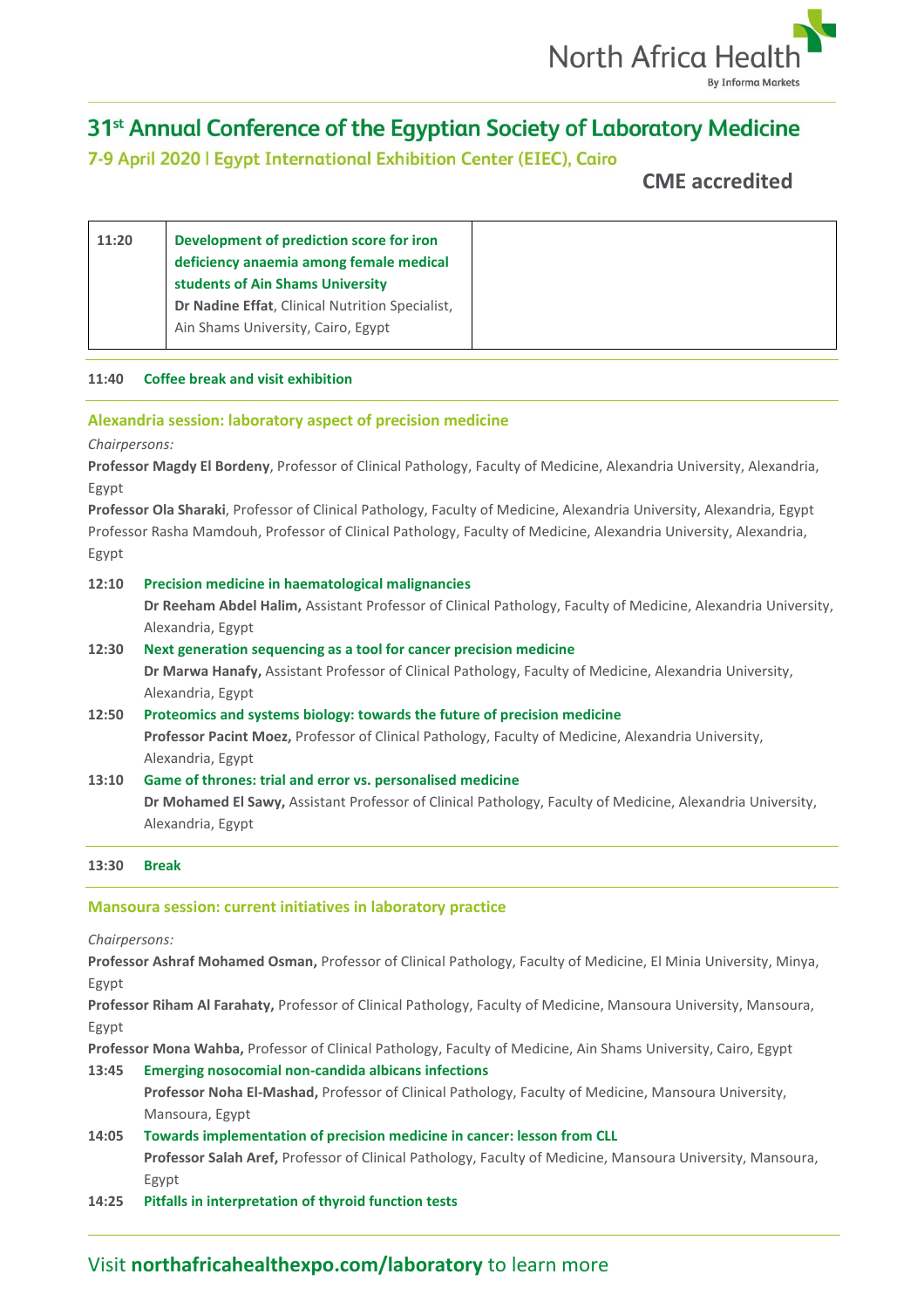

7-9 April 2020 | Egypt International Exhibition Center (EIEC), Cairo

# **CME accredited**

**Professor Aza Bayiomy,** Professor of Clinical Pathology, Faculty of Medicine, Mansoura University, Mansoura, Egypt

# **14:45 Cell-free DNA and its variants in early diagnosis and monitoring of cancer Dr Rasha Rezik,** Assistant Professor of Clinical Pathology, Faculty of Medicine, Mansoura University, Mansoura, Egypt

**15:05 Q&A**

**15:15 Close of day two – lunch and visit exhibition**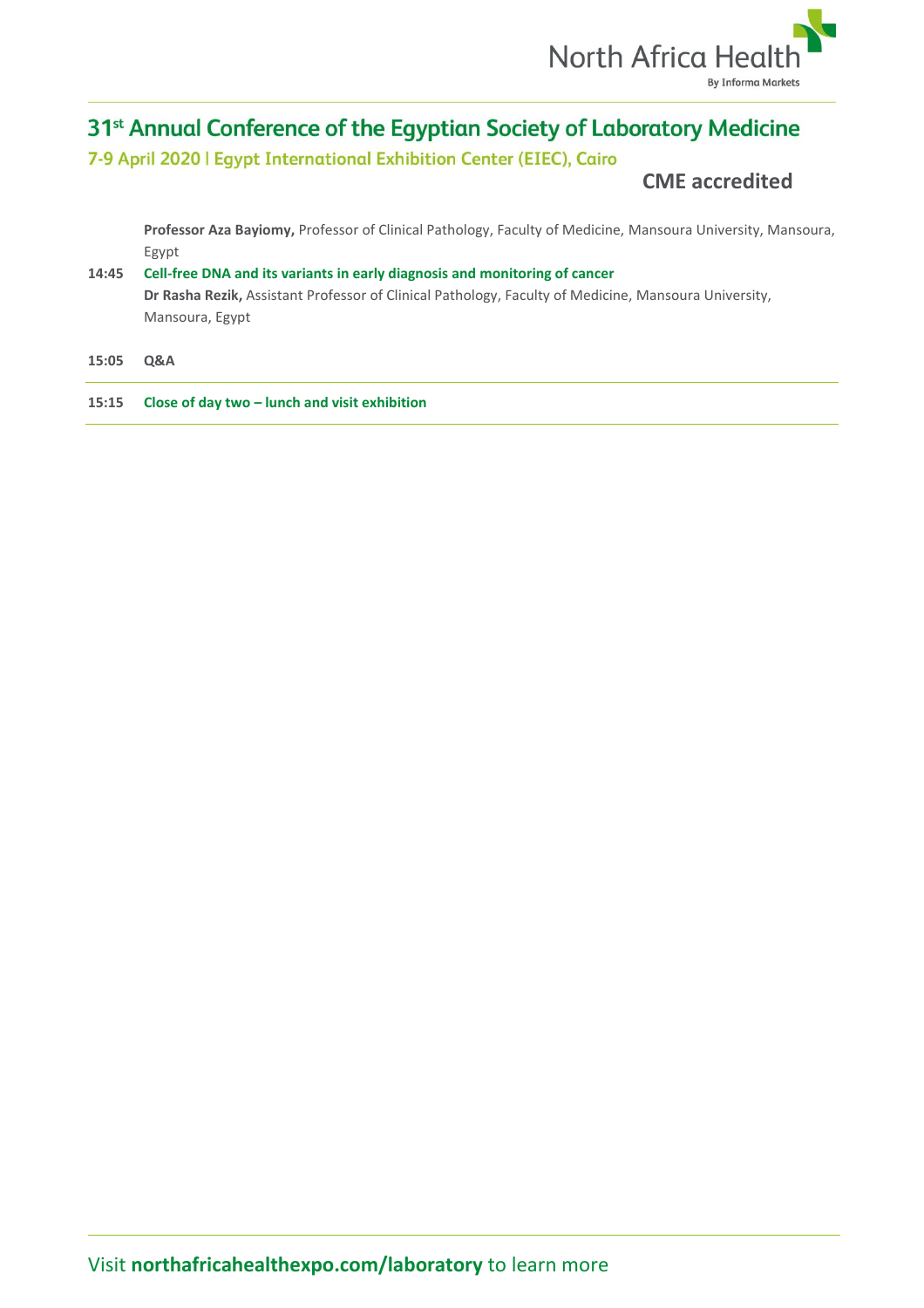

7-9 April 2020 | Egypt International Exhibition Center (EIEC), Cairo

**CME accredited**

|       | <b>Hall A</b>                                                                                                                                                                                                                                                                                                                                                                                                      | <b>Hall B</b>                                                                                                                                                                                                                                                                                                                                                                                |
|-------|--------------------------------------------------------------------------------------------------------------------------------------------------------------------------------------------------------------------------------------------------------------------------------------------------------------------------------------------------------------------------------------------------------------------|----------------------------------------------------------------------------------------------------------------------------------------------------------------------------------------------------------------------------------------------------------------------------------------------------------------------------------------------------------------------------------------------|
|       | <b>Haematology - Insights into different</b><br>aspects of blood disorders                                                                                                                                                                                                                                                                                                                                         | Chemistry - Medical toxicology lab 2020 state of<br>the art                                                                                                                                                                                                                                                                                                                                  |
|       | Chairpersons:<br>Professor Aza Hashem, Professor of Clinical<br>Pathology, Faculty of Medicine, Ain Shams<br>University, Cairo, Egypt<br>Professor Manal Elmasry, Professor of<br>Clinical and Chemical Pathology, Faculty of<br>Medicine, Cairo University, Cairo, Egypt<br>Professor Nesrine Elgharbawy, Professor of<br>Clinical and Chemical Pathology, Faculty of<br>Medicine, Cairo University, Cairo, Egypt | Chairpersons:<br>Professor Fadia Mostafa, Professor of Clinical<br>Pathology, Faculty of Medicine, Suez Canal University,<br>Suez Canal, Egypt<br>Professor Hasem Abu Youssef, Professor of Clinical<br>Pathology, Faculty of Medicine, Cairo University, Cairo,<br>Egypt<br>Professor Osama Bakr, Professor of Clinical Pathology,<br>Faculty of Medicine, Assiut University, Assiut, Egypt |
| 10:00 | Paroxysmal nocturnal hemoglobinuria (PNH)<br>a rare life-threatening disease easily<br>detected by flow cytometry<br>Professor Paul Wallace, Professor of<br>Oncology, Director, Department of Flow &<br>Image Cytometry, Roswell Park Cancer<br>Institute, Buffalo, New York, USA                                                                                                                                 | Fair and effective drug testing for 2020<br>Dr Omayma Elgamal, Consultant of Clinical and<br>Chemical Pathology, Faculty of Medicine, Ain Shams<br>University, Cairo, Egypt                                                                                                                                                                                                                  |
| 10:20 | Individualized medicine in routine clinical<br>practice: case studies of advanced molecular<br>and cytogenetic studies that drastically alter<br>patient prognosis and management<br>Professor Jadee Neff, Assistant Professor of<br>Pathology, Duke University Medical Center,<br>Durham, North Carolina, USA                                                                                                     | <b>Challenges in analytical toxicology</b><br>Professor El Masry Mohy K, Professor of Forensic<br>Medicine and Clinical Toxicology, Faculty of Medicine,<br>Ain Shams University, Cairo, Egypt                                                                                                                                                                                               |
| 10:40 | <b>DOAC</b> management plan<br>Professor Manal Fawzy, Professor of Clinical<br>Pathology, Faculty of Medicine, Ain Shams<br>University, Cairo, Egypt                                                                                                                                                                                                                                                               | <b>Accreditation challenges in toxicology laboratories</b><br>Professor Adel. A. Elazab Elged, Professor of Clinical<br>Pathology, Faculty of Medicine, Ain Shams University,<br>Cairo, Egypt                                                                                                                                                                                                |
| 11:00 | Q&A                                                                                                                                                                                                                                                                                                                                                                                                                | <b>Current toxicology testing in Egypt: GAP analysis</b><br>Professor Mahmoud Nomier, Professor of Clinical<br>Toxicology, Faculty of Medicine, Zagazig University,<br>Zagazig, Egypt                                                                                                                                                                                                        |

# **Day three | Thursday, 9 April 2020**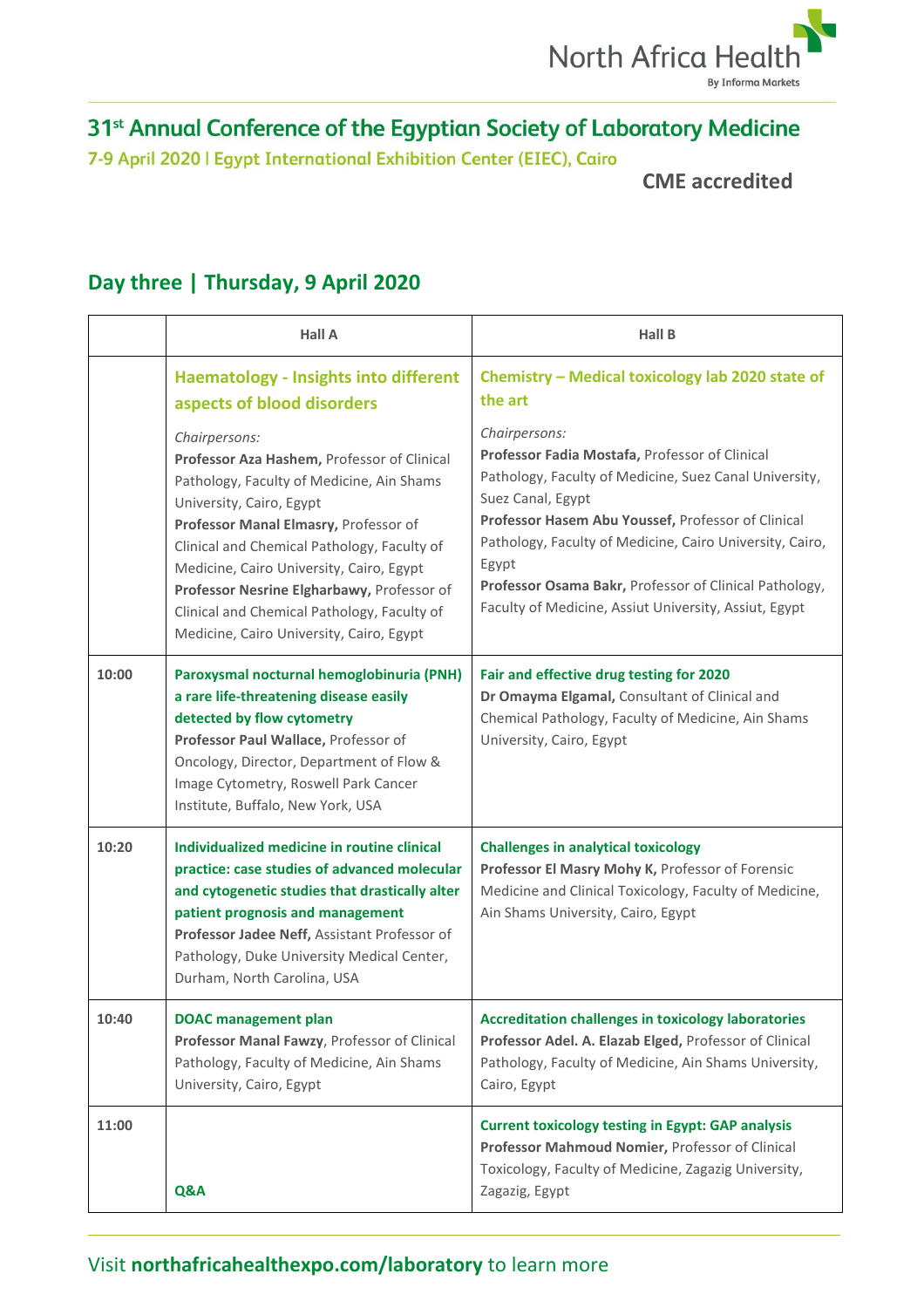

# 7-9 April 2020 | Egypt International Exhibition Center (EIEC), Cairo

# **CME accredited**

| 11:20 | Q&A |
|-------|-----|

#### **11:30 Coffee break**

## **Case presentations**

#### *Chairpersons:*

**Professor Hala Gabr,** Professor of Clinical and Chemical Pathology, Faculty of Medicine, Cairo University, Cairo, Egypt **Professor Manal Abd El Alim,** Professor of Clinical Pathology, Faculty of Medicine, Ain Shams University, Cairo, Egypt **Professor Rania Abo Shady,** Professor of Clinical Pathology, Faculty of Medicine, Ain Shams University, Cairo, Egypt

## **12:00 Chitotriosidase as a novel biomarker for therapeutic monitoring of nephropathic cystinosis Dr Mohamed Abd-Elsalam Elmadbouly,** Assistant Professor of Clinical and Chemical Pathology, Faculty of Medicine, Cairo University, Cairo, Egypt

# **12:20 Eye related infections: What should you know? Dr Asmaa Abd-Elsalam Elmadbouly,** Assistant Professor, Clinical Pathology, Faculty of Medicine for Girls, Al-Azhar University, Cairo, Egypt

## **12:40 A challenging case of lymphoproliferative disorder Dr Rania Soliman,** Lecturer of Clinical and Chemical Pathology, Faculty of Medicine, Cairo University, Cairo, Egypt

**13:00 Systematic approach in the diagnosis of meningitis Dr Yasmin Mohamed,** Lecturer of Clinical Pathology, Faculty of Medicine, Ain Shams University, Cairo, Egypt

## **13:20 Cannabinoids testing challenges Dr Safia Hamdy,** Lecturer of Clinical Pathology, Faculty of Medicine, Ain Shams University, Cairo, Egypt

## **Quality and point-of-care testing**

*Chairpersons:*

**Professor Abd ElRahman Abd ElHamid ElSaid,** Professor of Clinical Pathology, Faculty of Medicine, Qena University, Qena, Egypt

**Professor Mariam Onsy,** Professor of Clinical and Chemical Pathology, Faculty of Medicine, Cairo University, Cairo, Egypt

**Professor Soheir Abd El Rahman,** Professor of Clinical Pathology, Faculty of Medicine, Banha University, Banha, Egypt

**13:45 The importance of standardization of creatinine measurement in Africa: Implications for CKD management Prof Rajiv Erasmus,** President, African Federation of Clinical Chemistry (AFCC), Emeritus Professor, Division of Chemical Pathology, Tygerberg Hospital, University of Stellenbosch, Stellenbosch, Director, Quality First Training Academy, Bellville, Cape Town, South Africa

## **14:05 Quality control failure investigations: a step by step process for success**

**Dr Marwa ElAshry,** Assistant Professor of Clinical Pathology, Faculty of Medicine, Ain Shams University, Cairo, Egypt

## **14:25 Point of care of lab INR: which to believe?**

**Dr Nesma Safwat,** Assistant Professor of Clinical Pathology, Faculty of Medicine, Ain Shams University, Cairo, Egypt

**14:45 Closing ceremony** *Chairpersons:*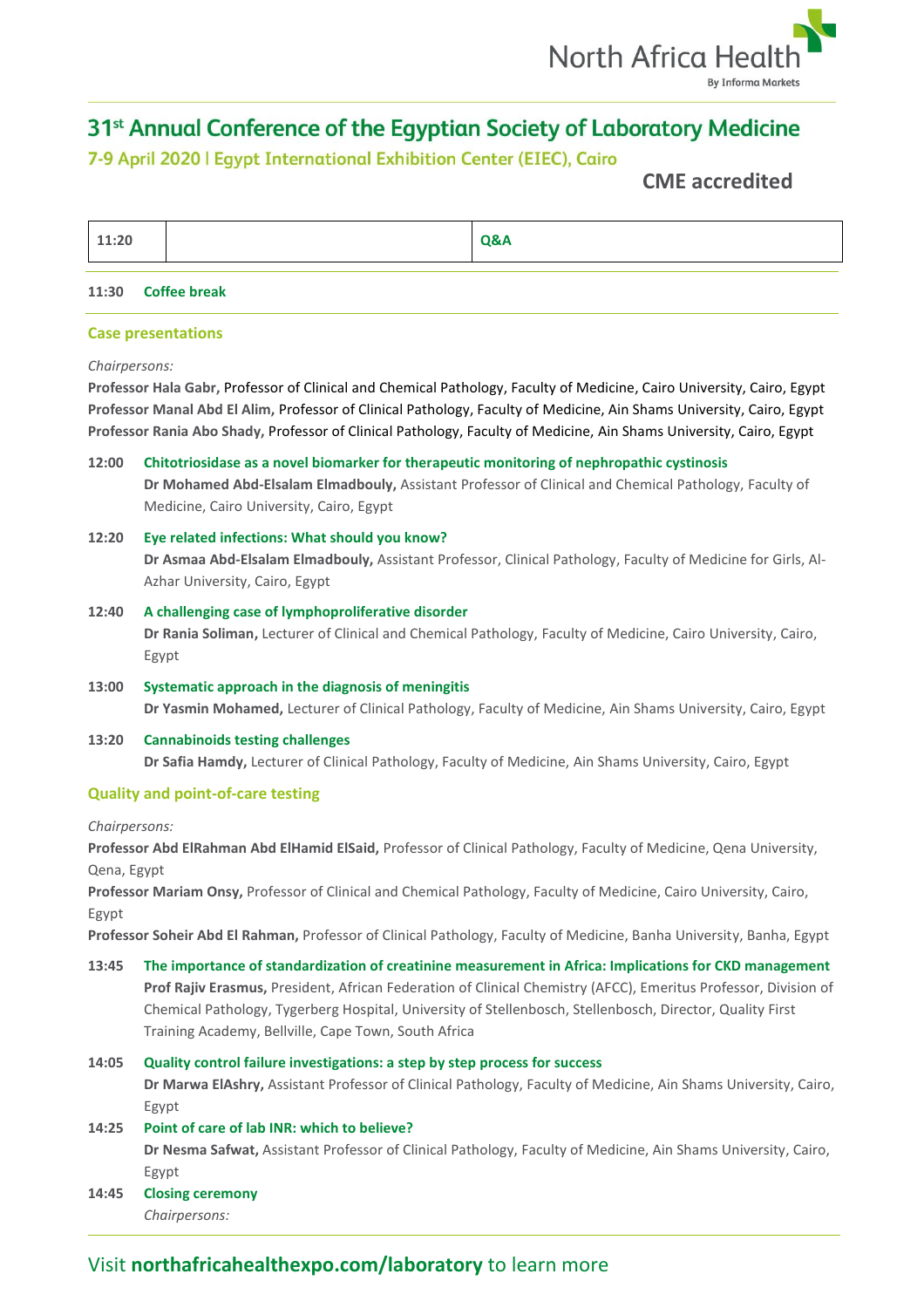

7-9 April 2020 | Egypt International Exhibition Center (EIEC), Cairo

**CME accredited**

**Professor Gihan Kamal Hasan Ali Professor Soheir Helal Professor Yasser Zeitoun**

**15:15 Close of conference**